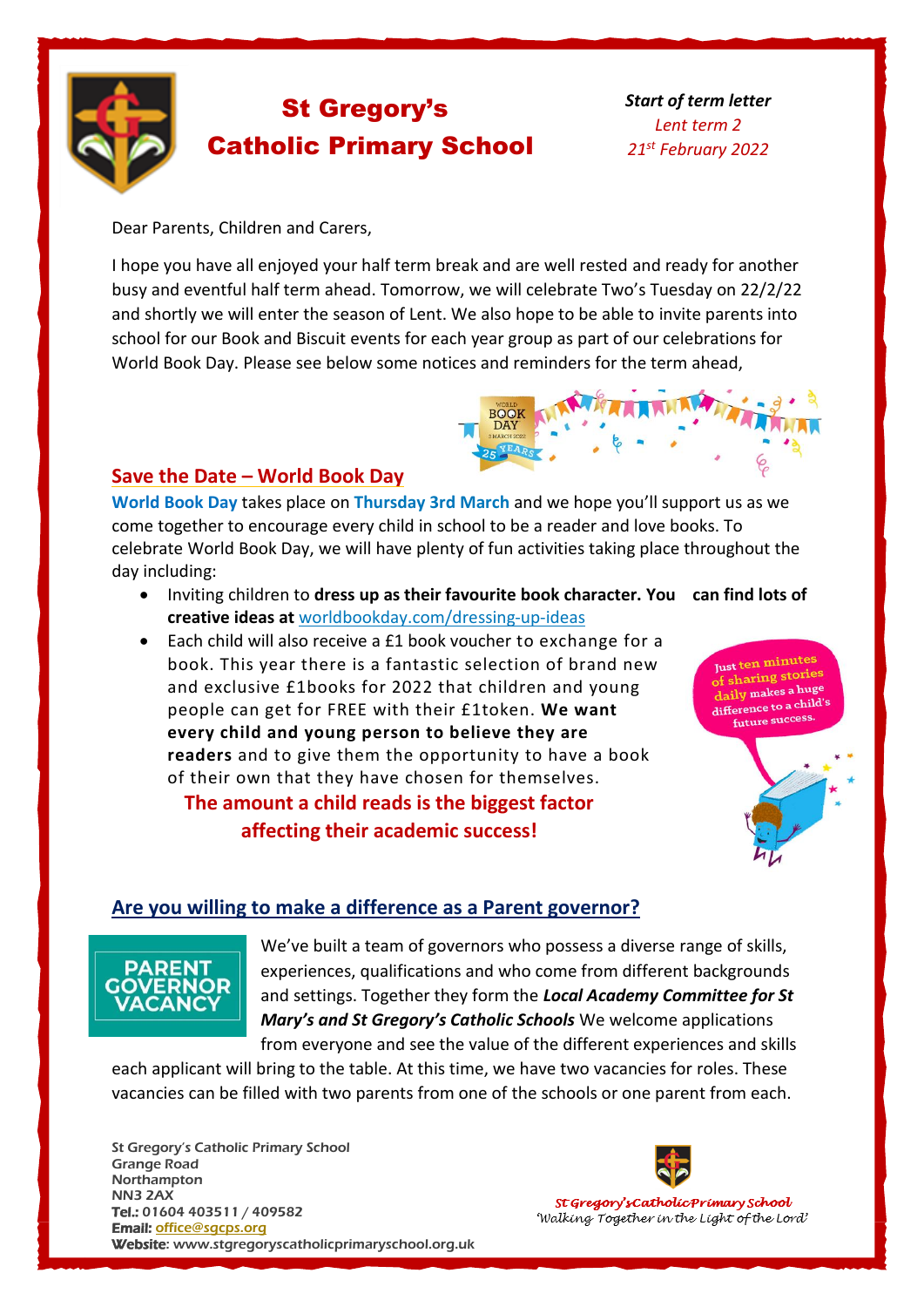Further details of the vacancies and the role of a Governor will be circulated in a separate letter later this week. If you have any questions in the meantime, please do contact either our Chair of Governors- Mrs O'Neill via the school office or myself. We will be happy to answer your questions.



## **Pride in our Uniform:**

At St Gregory's we believe children should feel a sense of pride in being a member of our school community. This is reflected in the pride they show when wearing our school uniform. It is our policy at St Gregory's that all children should wear school uniform when attending school. During the various lockdown periods I have offered significant grace and relaxation of our School Uniform policy in reflection of the challenging circumstances we have all faced. I feel the time is now right to return to strict adherence to our policy, ensuring our uniform and expectations of it promote a sense of pride in our school. As such, please be reminded of our uniform details detailed below. Your support in meeting these expectations is greatly appreciated.

### **School Uniform:**

- White polo shirt
- School sweatshirt or cardigan with school badge
- **Grey** school trousers, **grey** skirt or **grey** pinafore
- Sensible flat black shoes

### **PE Uniform:**

- Plain white t-shirt
- plain **black** shorts/ **Black** Joggers
- Black plimsolls/ Trainers
- Optional plain black zip up hoody/ school jumper may be worn

**If you require any support in equipping your child with appropriate uniform, please do not hesitate to speak to Mrs Annis or Miss Marum.**

St Gregory's Catholic Primary School Grange Road Northampton NN3 2AX Tel.: 01604 403511 / 409582 Email: [office@s](javascript:void(location.href=)[gcps.org](javascript:mt() Website: www.stgregoryscatholicprimaryschool.org.uk



St Gregory's Catholic Primary School 'Walking Together in the Light of the Lord'

**Please pay particular attention to our P.E. kit expectations and note that nonuniform items will not be allowed to be worn during lesson time moving forwards.**